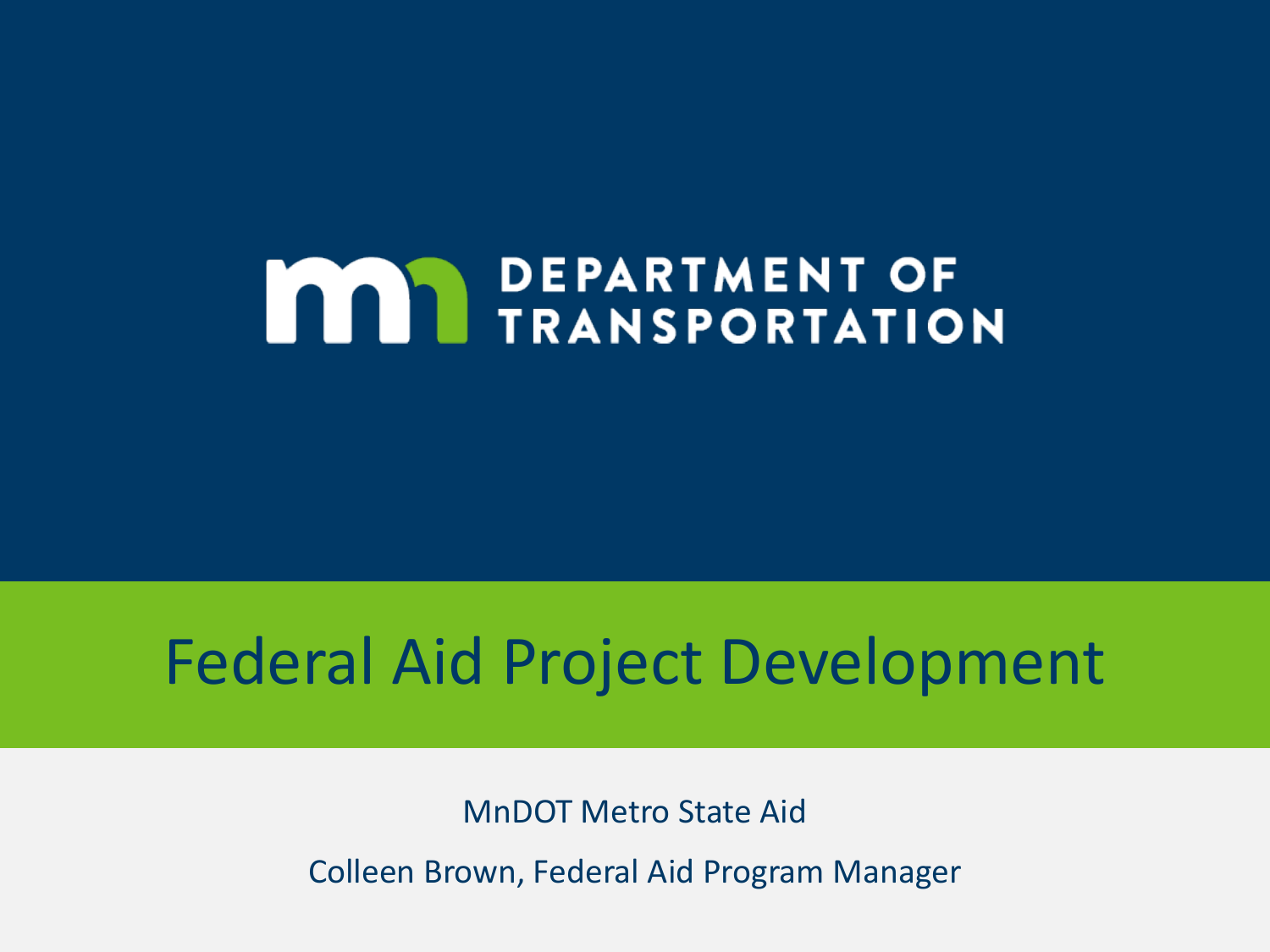# **FEDERAL AID FUNDING PROGRAM**

#### **This is a REIMBURSABLE Program**

The work has to be completed, and payment made to the contractor, before the Federal dollars are reimbursed.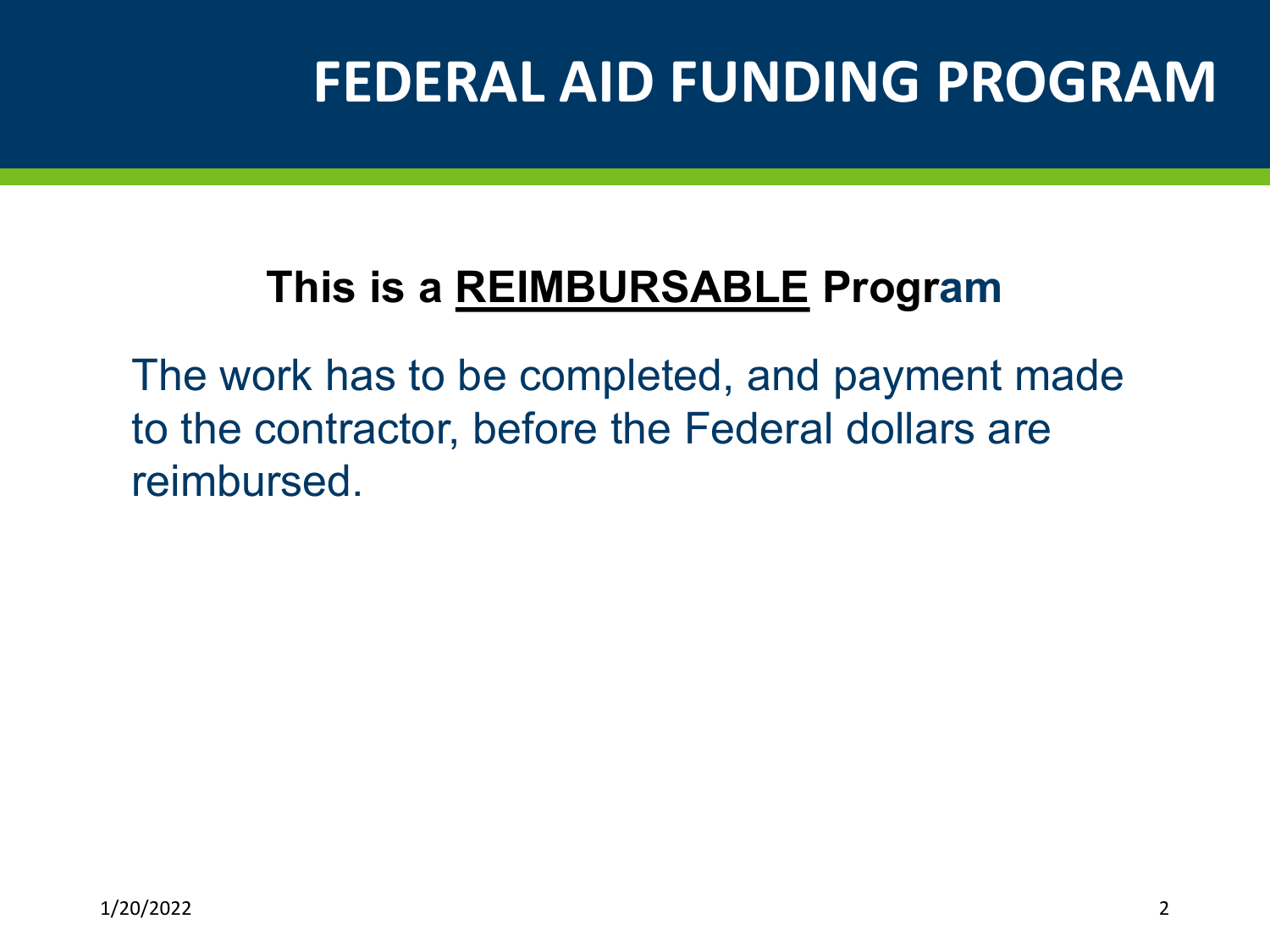## **PROCESS OVERVIEW**



http://www.dot.state.mn.us/metro/stateaid/dcp.html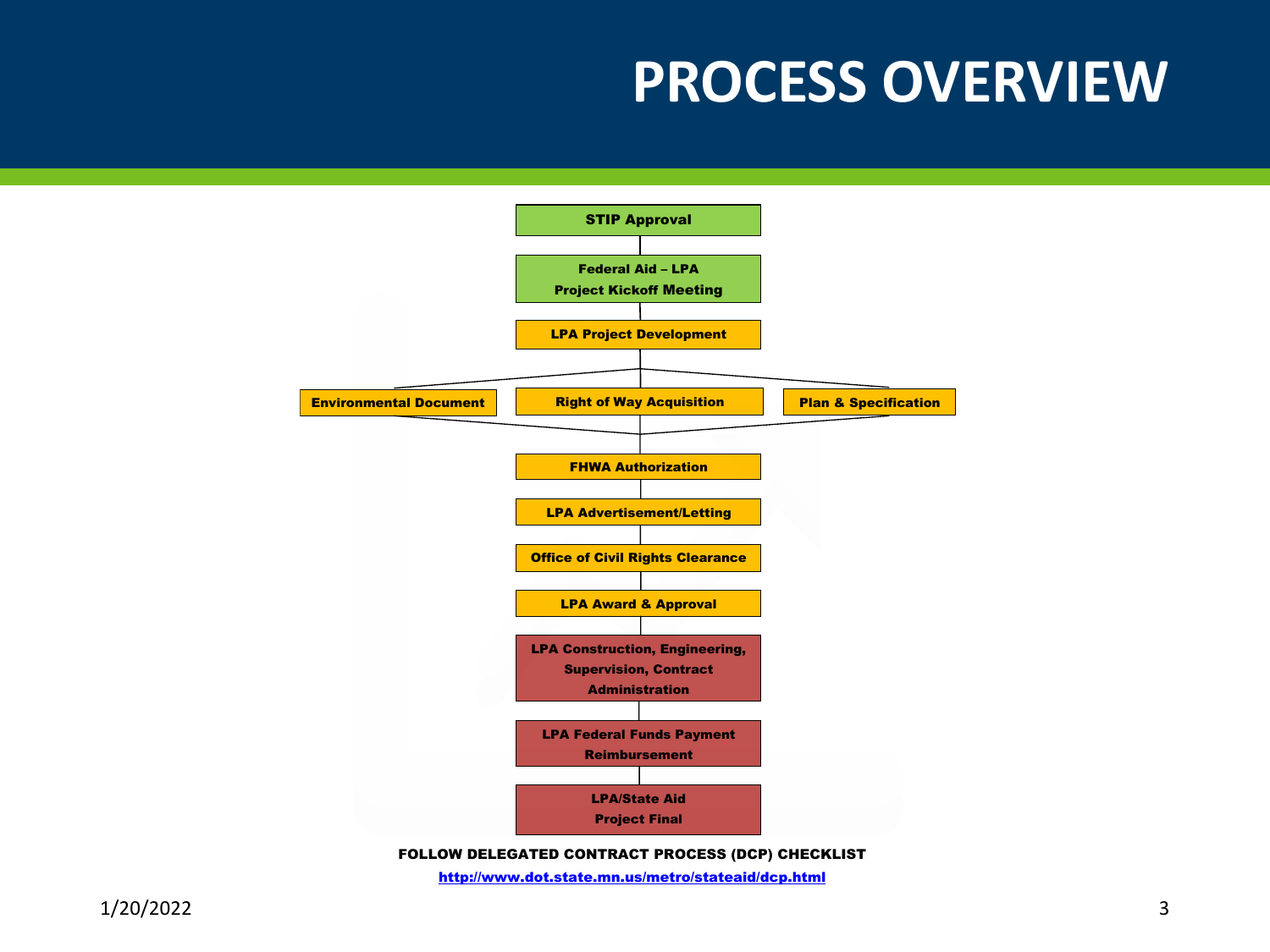# **REGIONAL SOLICITATION APPLICATION**

#### **PROJECT SPONSORSHIP**

- Metro State Aid Counties and State Aid Cities can sponsor a project
- All others must contact Metro State Aid prior to submitting an application to determine if a sponsor is required.
	- Non-State Aid entity must have approval of project sponsor prior to moving forward with the project.
- Project Sponsor administers project using the State Aid Delegated Contract Process (DCP)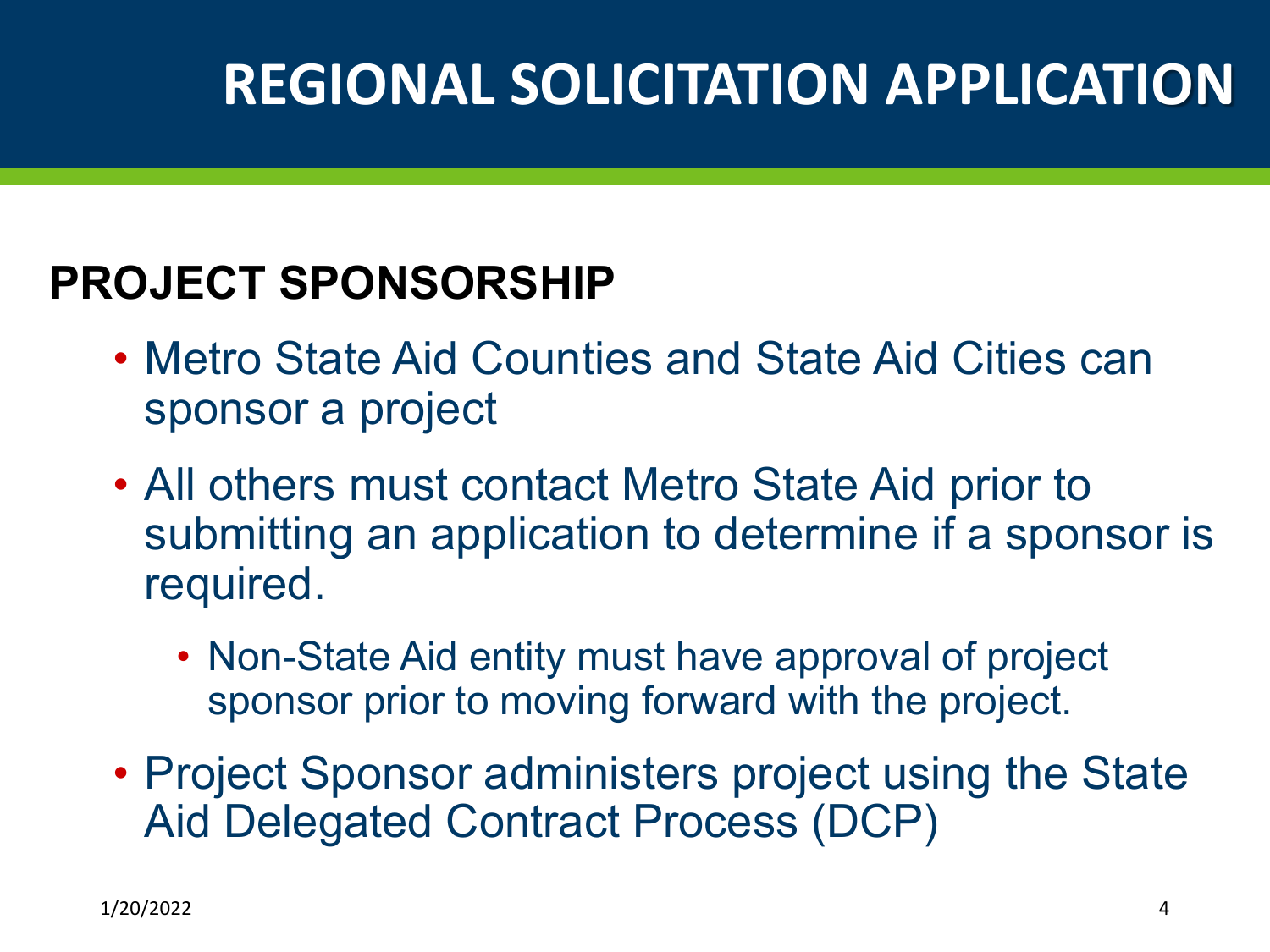# **SOLICITATION/APPLICATION**

#### **RISK ASSESSMENT**

Measures the activities completed to date and an assessment of project risk

- Points are awarded based on how many steps have been completed toward project development, and the level of risk associated with the project
- Projects that have been through a public process are more likely to be successful
- High risk projects increase the likelihood of a project being withdrawn; causing funds to be reallocated
	- Project risks include Railroad, Historic Properties and Right of Way acquision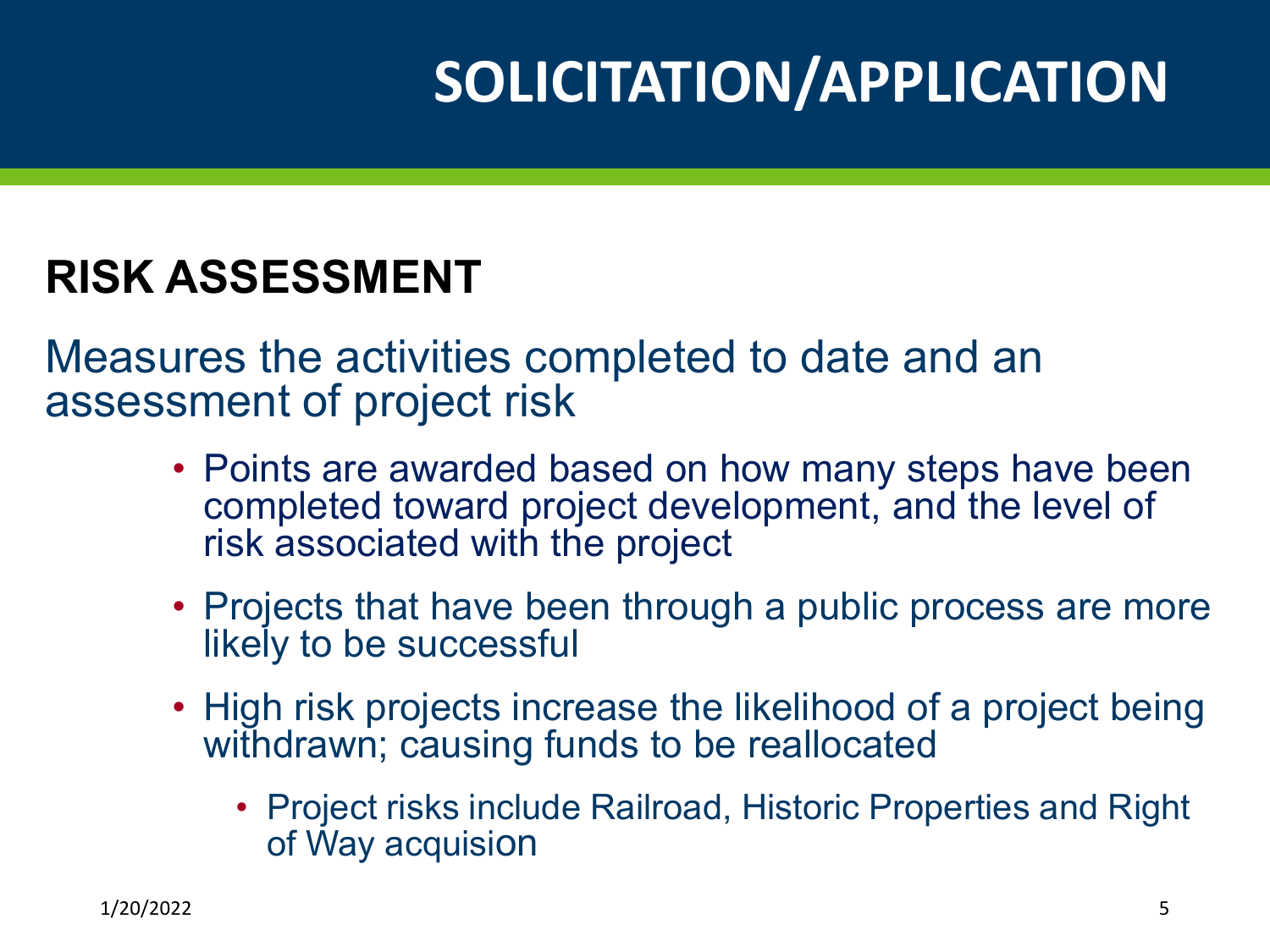### **GENERAL FEDERAL ELIGIBILITY - Roadway**

Federal Eligible work for a roadway project is generally work necessary to complete the funded project:

- Roadway grading, surfacing and storm sewer
	- Includes retaining walls and noise walls (if noise study required one)
- Signals Revisions and Replacement
- Signing/Striping
- Lighting
	- Ornamental lighting allowed if City or County standard
- Utility replacement due to the project construction
	- Upgrades or replacement due to "convenience" are not eligible
- Landscaping and Turf Establishment
	- 2 to 1 tree replacement and shrubbery if necessary for erosion control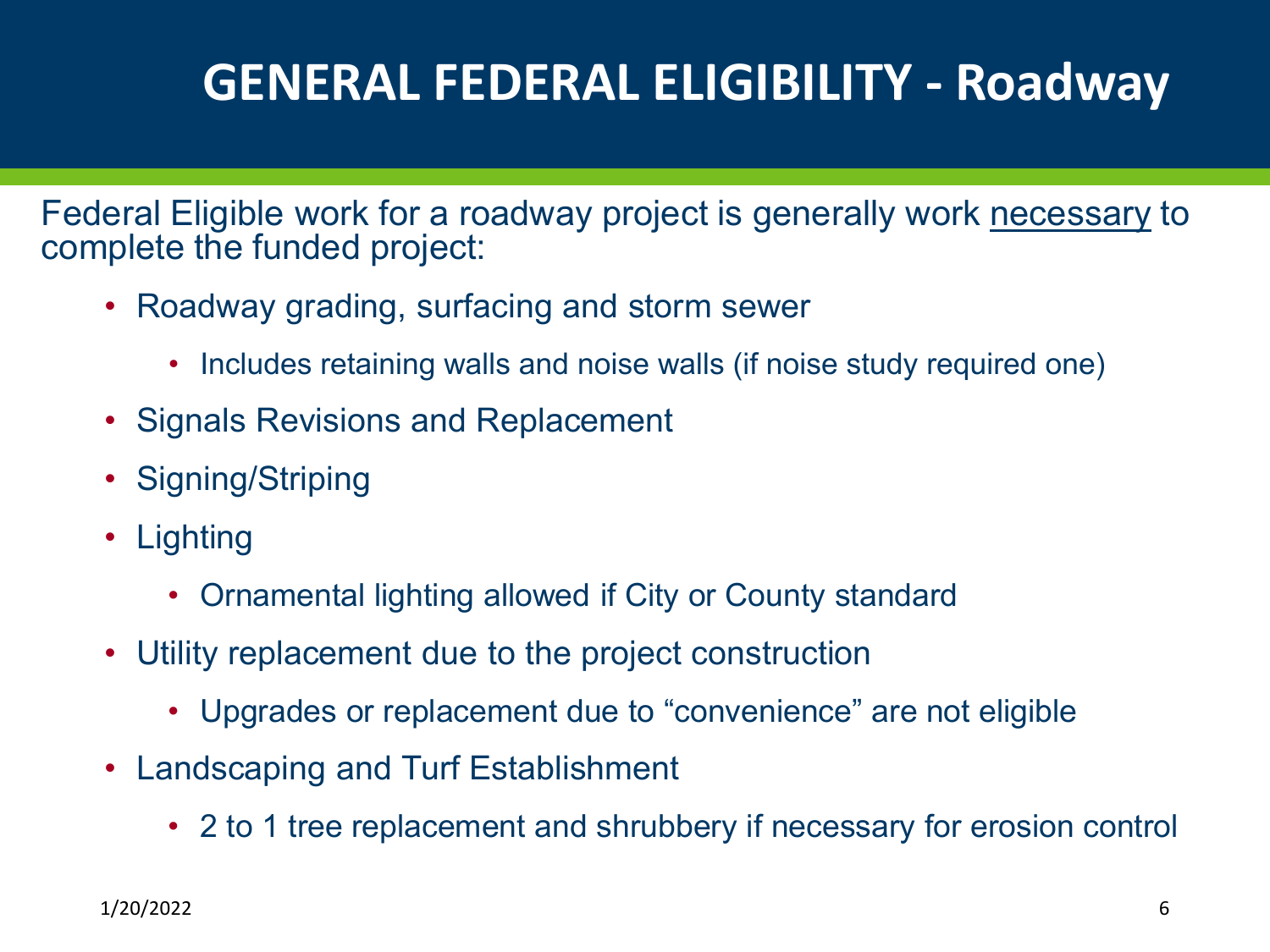### **GENERAL FEDERAL ELIGIBILITY – Multi-use trails**

Multiuse Trails and Bicycle Facilities primary role is to provide alternative mode of travel for purposeful trips

- Bike/ped trail grading and surfacing
- Retaining Walls
- Drainage
- Bike amenities such as bike racks, shelters, benches, & wayfinding signs,
- Landscaping and Turf Establishment
	- 2 to 1 tree replacement
	- Shrubbery if necessary for erosion control
	- Excessive landscaping such as fountains, elaborate signing, irrigation and perennial gardens are not eligible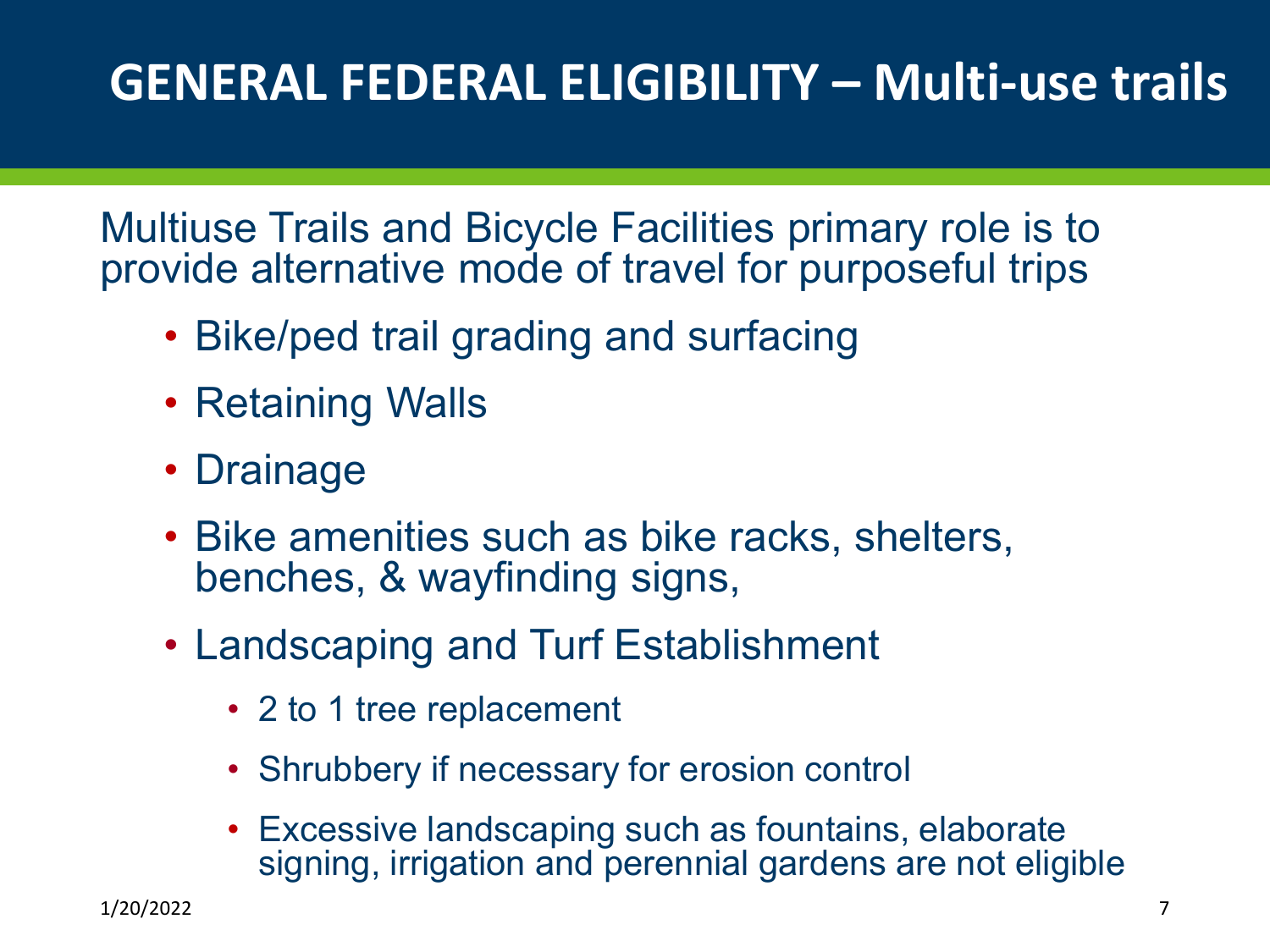# **ITEMS NOT FEDERAL ELIGIBLE**

- Preliminary or Construction Engineering
- Right of Way Acquisition unless part of transit project
- Surplus Materials (items salvaged and not re-installed)
- Work outside of project limits
	- Work outside of NEPA limits will jeopardize fed \$
- Utility work that is not a direct result of the project, and utility betterments
- Excessively expensive treatments very extravagant roadway or side street appurtenances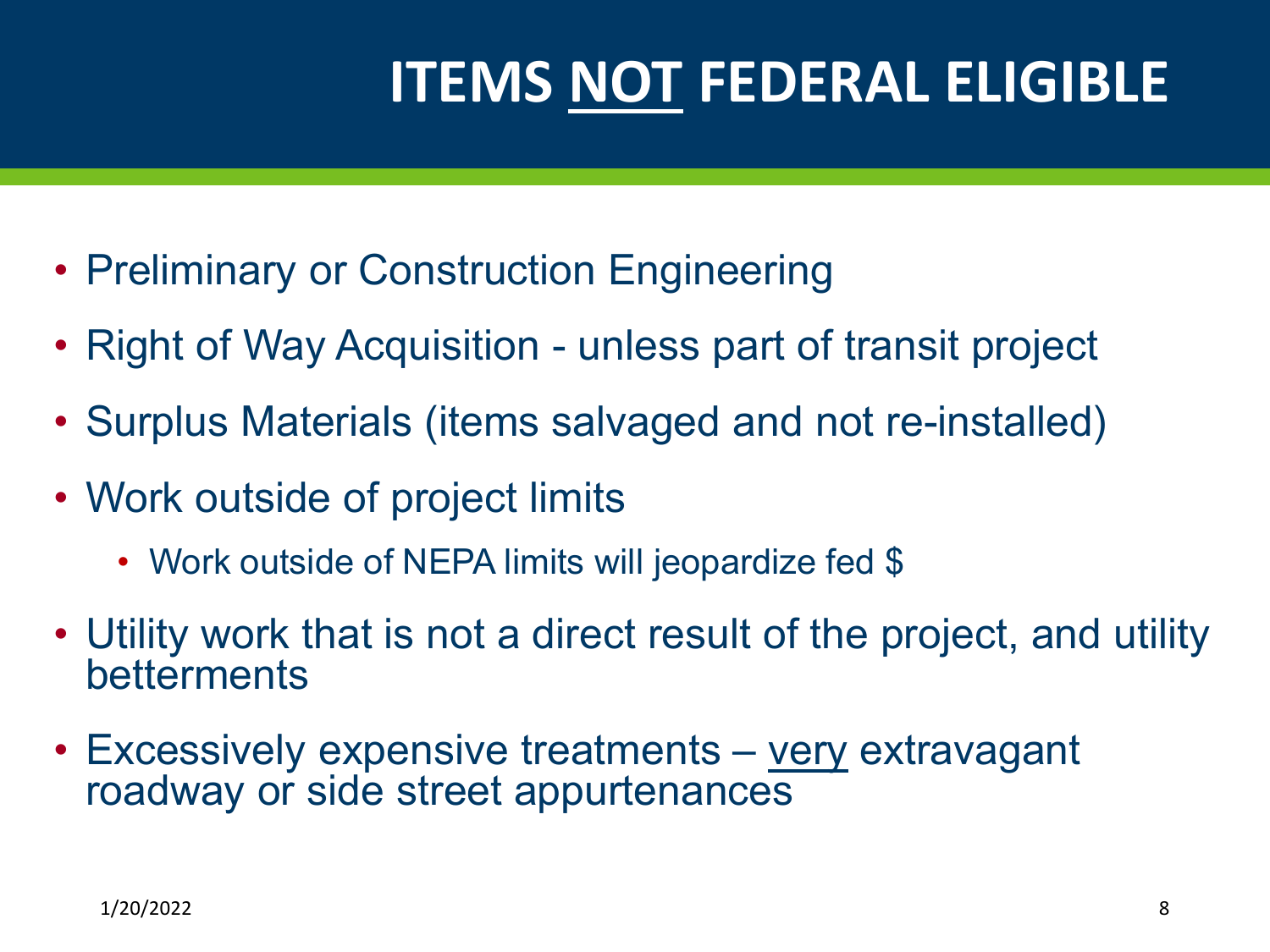# **PROJECT FUNDING**

- Use "Estimate of TAB-Eligible Project Costs" form in the front of the application
- Use 2022 cost estimates for all elements
- % based on Fed Funds vs. Total Project Cost; not to exceed 80% Federal Funds/90% for HSIP
- Federal funds are capped
- Could require STIP amendment later in process if not accurately computed.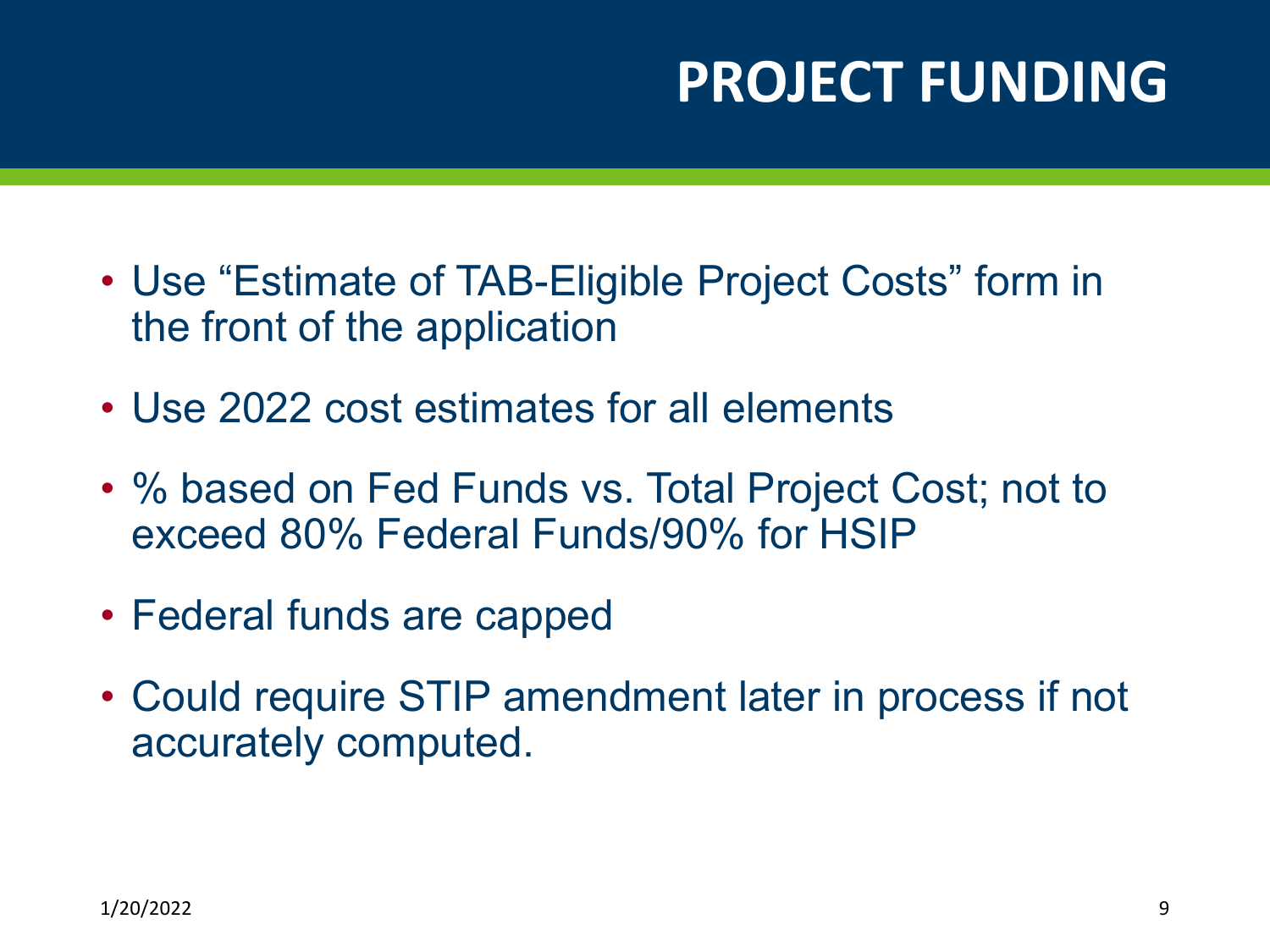# **PROJECT FUNDING**

#### **Advance Construction (AC)**

- Advancing projects to an earlier Fiscal Year
- Agency funds the project
- Federal Funds reimbursed in the year programmed in the STIP
- Requires an Advanced Construct Agreement
- Must be shown as an AC Project in an approved STIP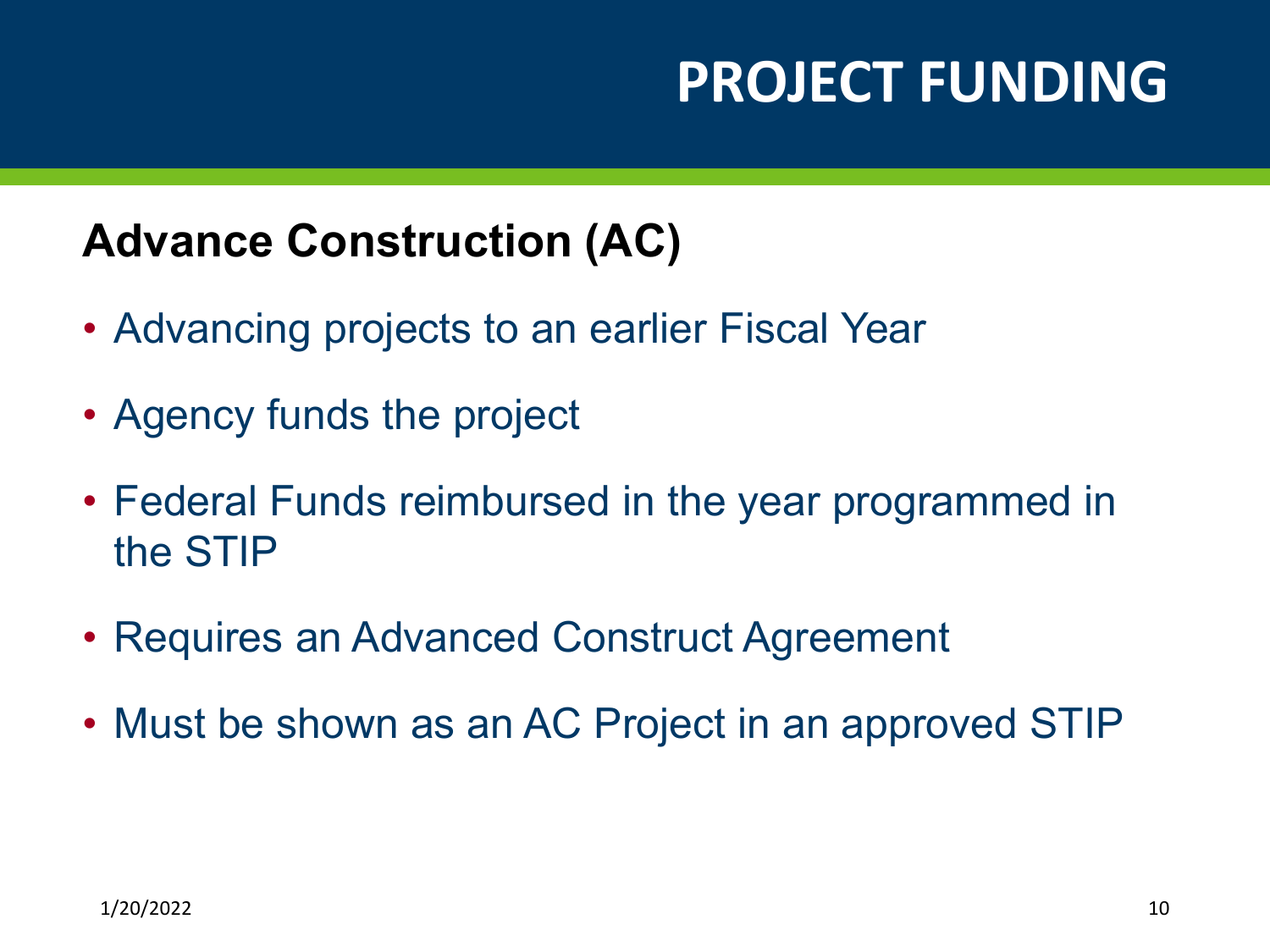# **PROGRAM YEAR POLICY**

- Intended to manage timely delivery of projects
- Program year is July 1<sup>st</sup> to June 30<sup>th</sup> of year which project is originally programmed in the STIP (ie: FY 2026 = 7/1/2025 to 6/30/2026)
- Projects not ready for authorization June 1st will not be carried over into the next year in STIP without an approved extension
- Program Year extension must be requested by December 31<sup>st</sup> of the program year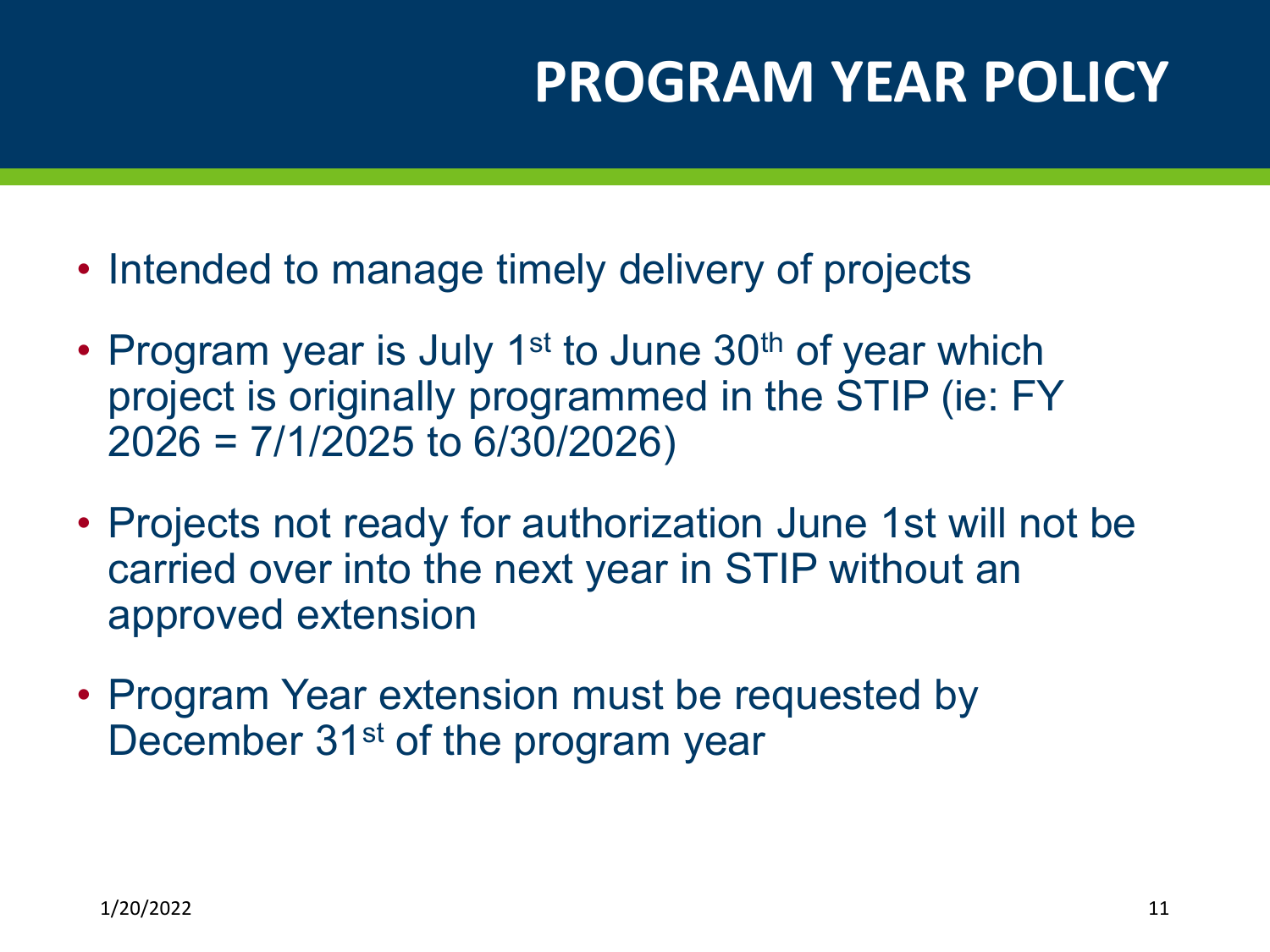# **PROGRAM YEAR CRITERIA**

By April 1 of the program year, the following documents must be submitted and/or approved:

- Environmental Document approved
- R/W cert. approved or
	- If applicable, condemnation must be initiated by February 28<sup>th</sup>, with title and possession by June 1<sup>st</sup>
- Final plans submitted/reviewed for standards, eligibility, and structural **design**
- Engineer's Estimate
- Utility Relocation Certificate
- **Permit Applications submitted**

1/20/2022 12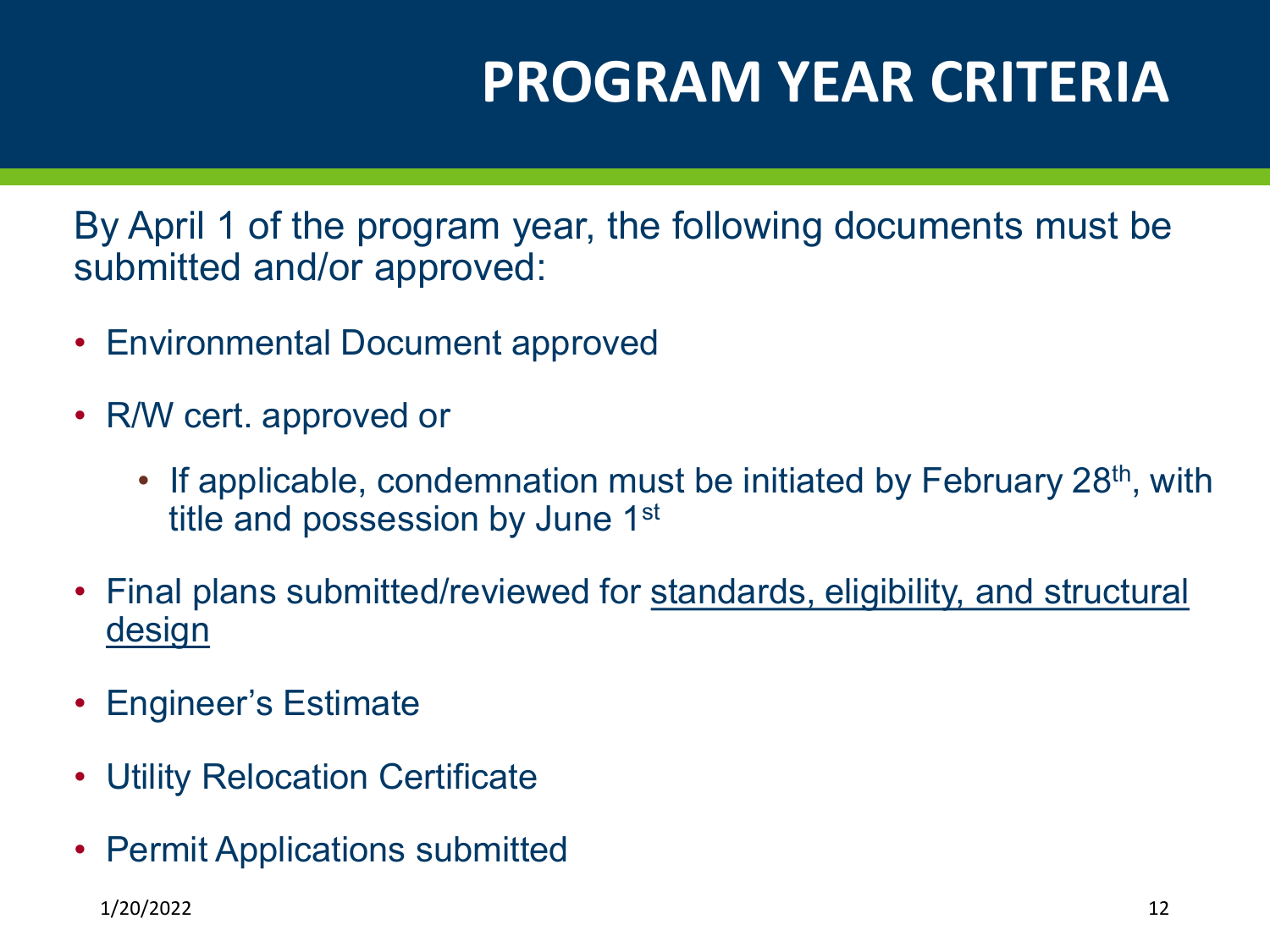# **PROGRAM YEAR EXTENSION**

- Request must be made by December 31<sup>st</sup> of program year & requires TAB Approval
- Agency must demonstrate they have been working with State Aid and made enough progress to be granted an extension (point system).
- Financial implications if extension is granted
	- Agency must deliver project in the next program year, however, federal funds are contingent on the availability of future federal funds
	- Agency will need to Advance Construct project
- Maximum length of extension is one year
- Only one extension may be granted per project 1/20/2022 13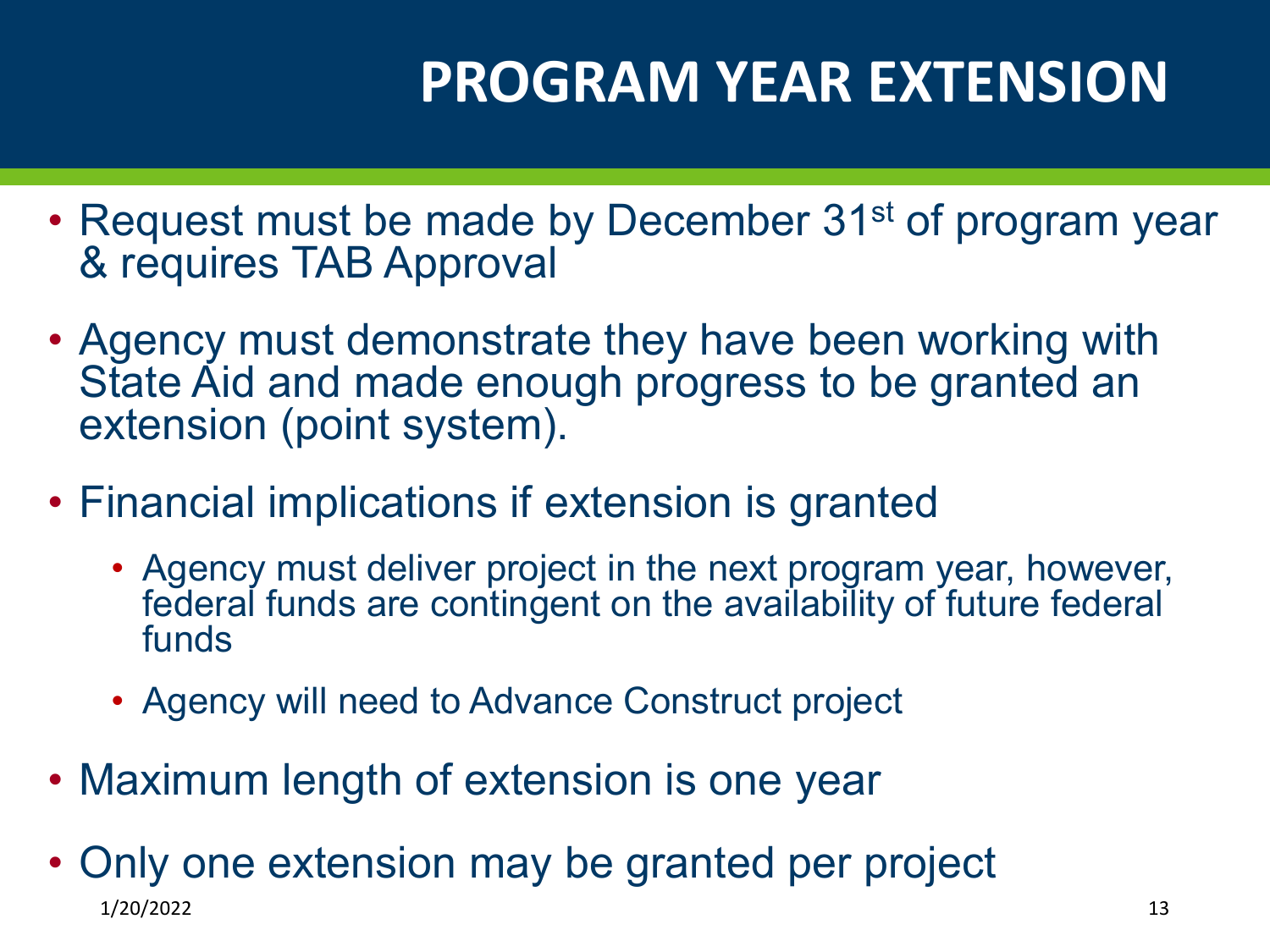# **PROGRAM YEAR EXTENSION**

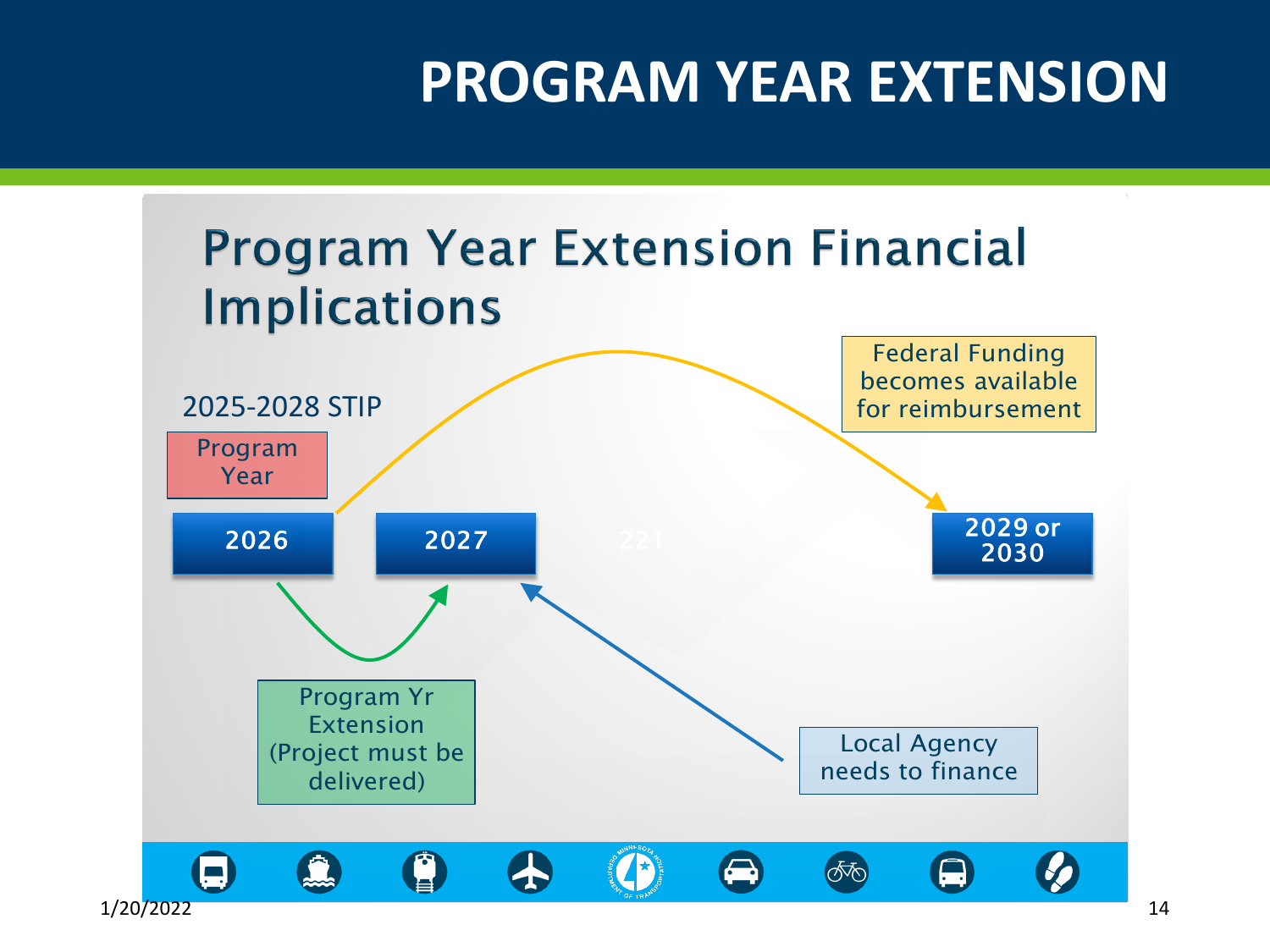#### **DEFINE YOUR PROJECT CAREFULLY…**

- Projects are scored & selected based on the benefits they provide.
- Project description in Funding Application and the STIP serve as project scope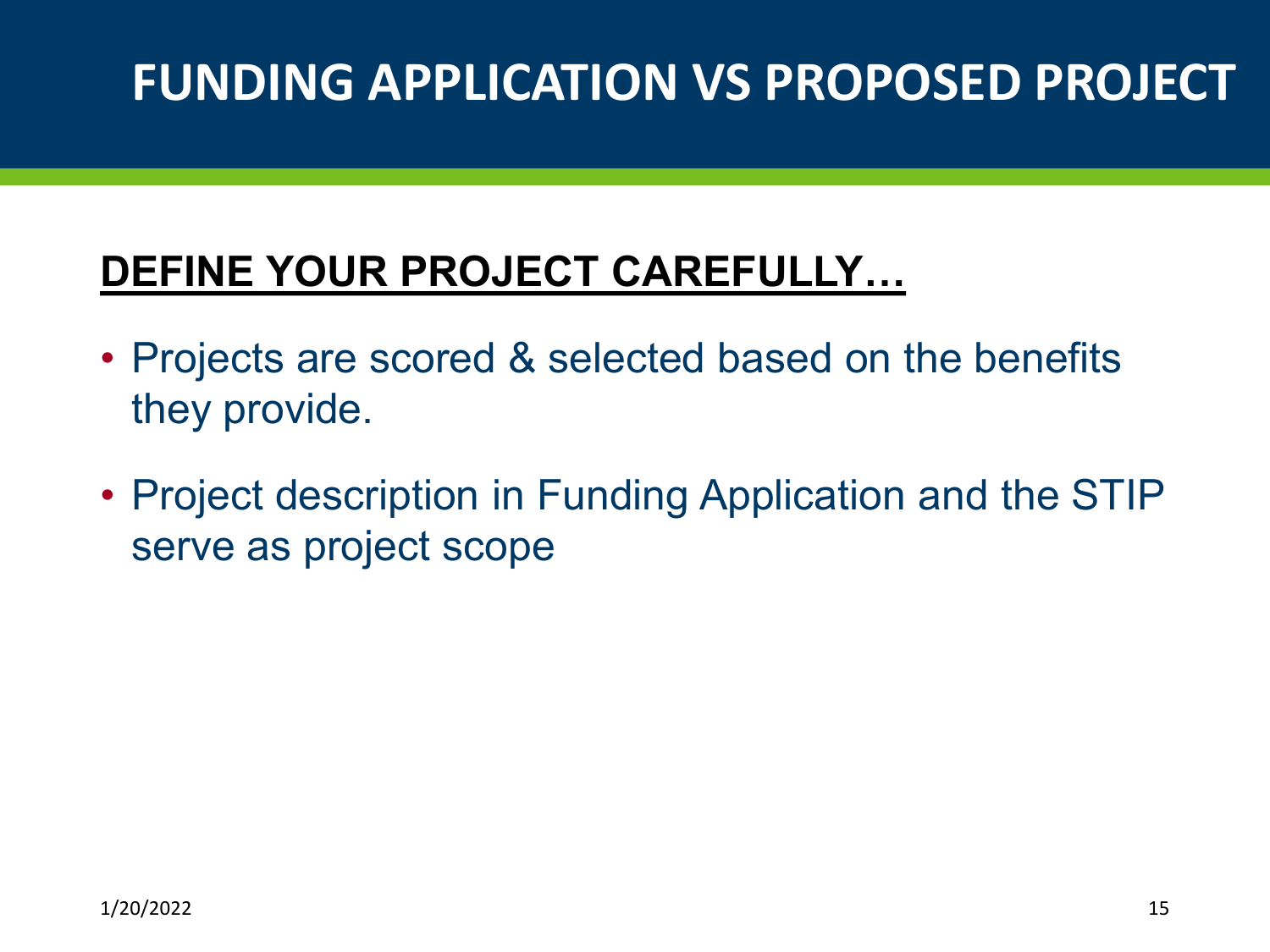### **Key items to consider when identifying original project scope…**

- Project Termini
- Project Elements/Key Connections
- Total Project Cost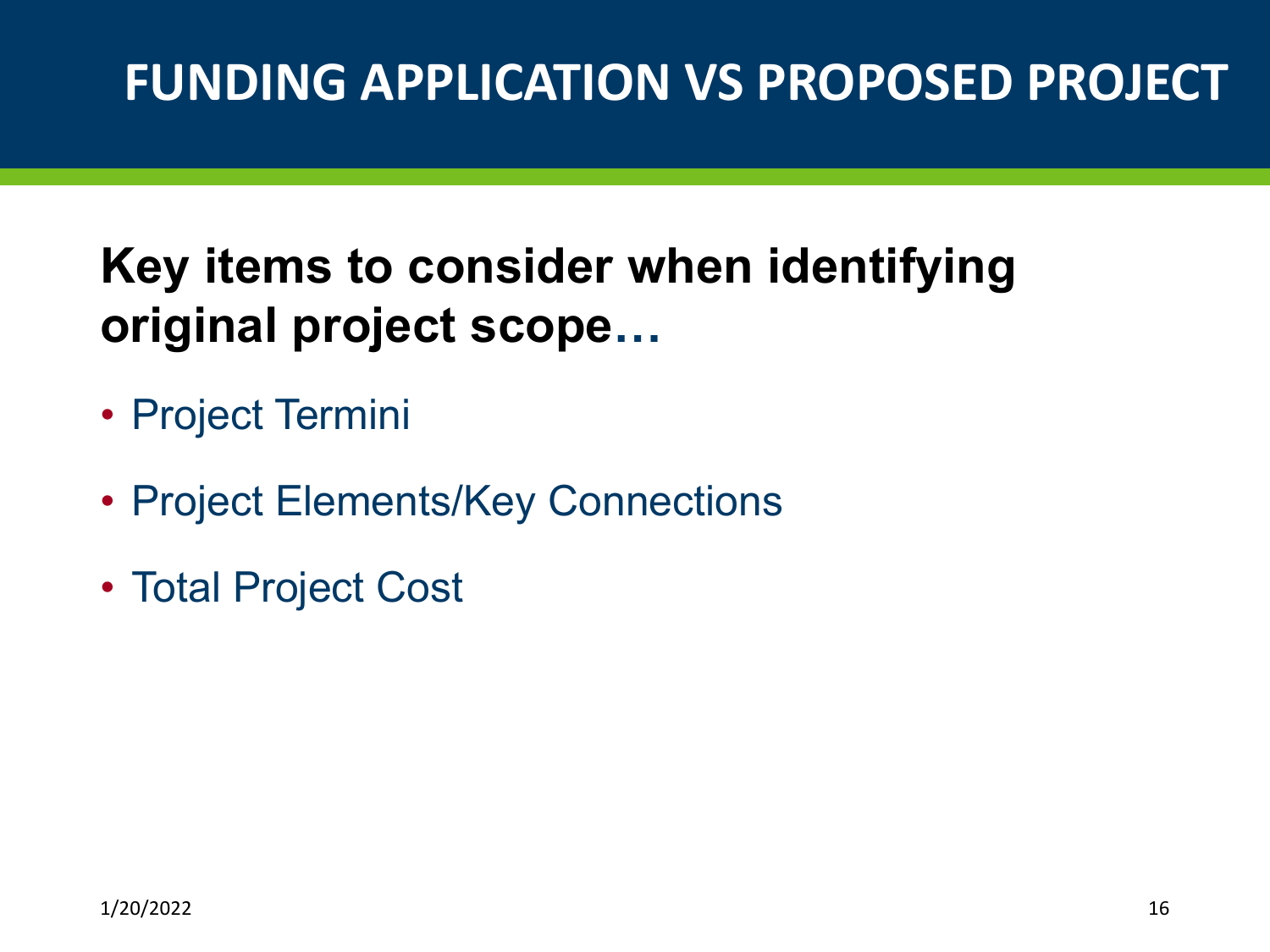# **Project Termini**

- Must select a logical termini
	- The project will function properly without requiring additional improvements elsewhere
- Work outside of termini in the funding application (including locally funded projects) will require a scope change and "may" trigger a TIP/STIP Amendment for change in description/costs.
- Reduction in project length may result in reduction of federal funding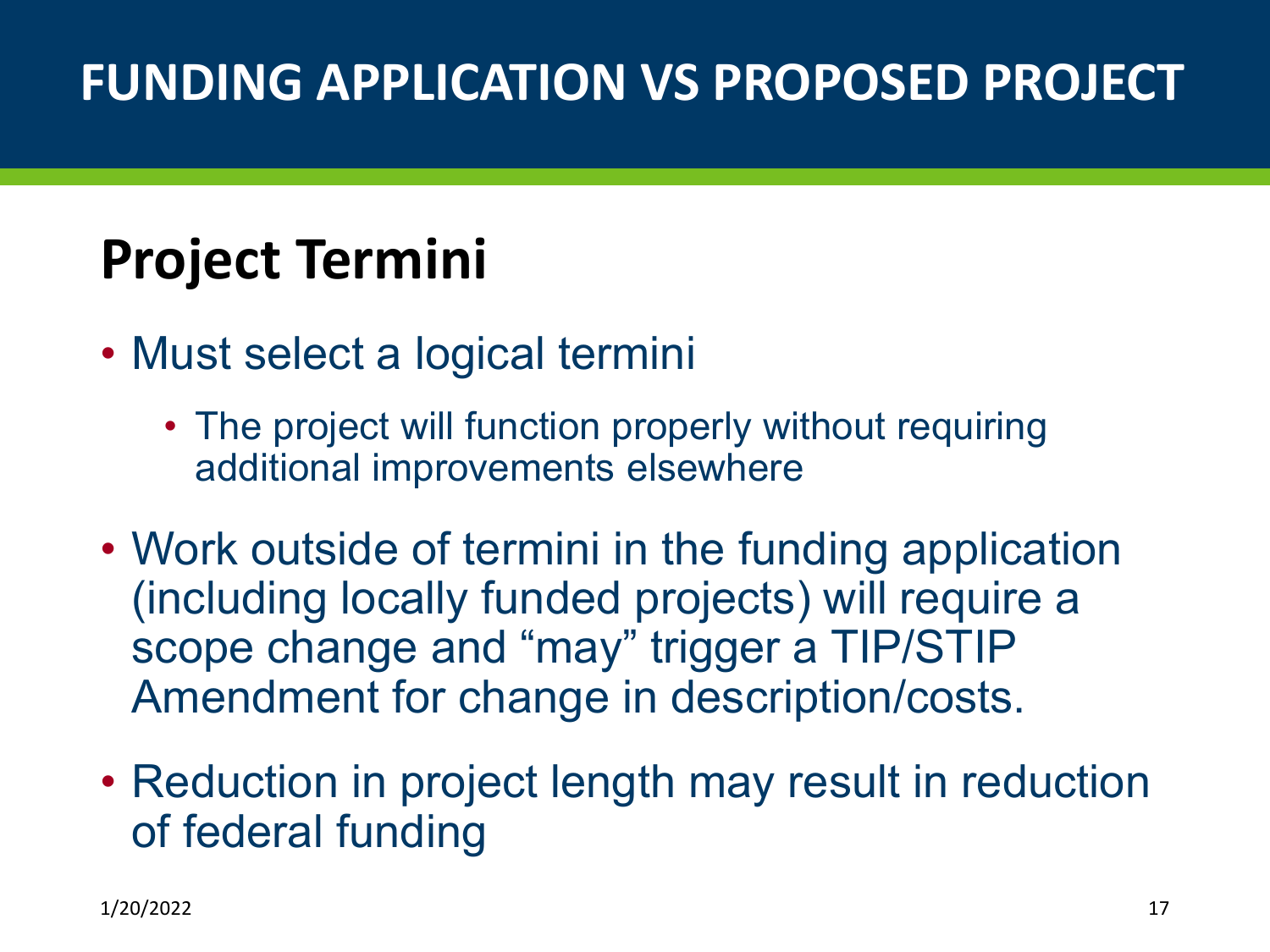# **Project Elements/Key Connections**

- Work types (ie: trail, rest stop, lighting, etc.)
- # of proposed lanes
- Signals vs Roundabouts
- At grade intersection vs. grade separation
- Connections to parks, schools, historic sites
- Expansion or reduction of parking ramp spaces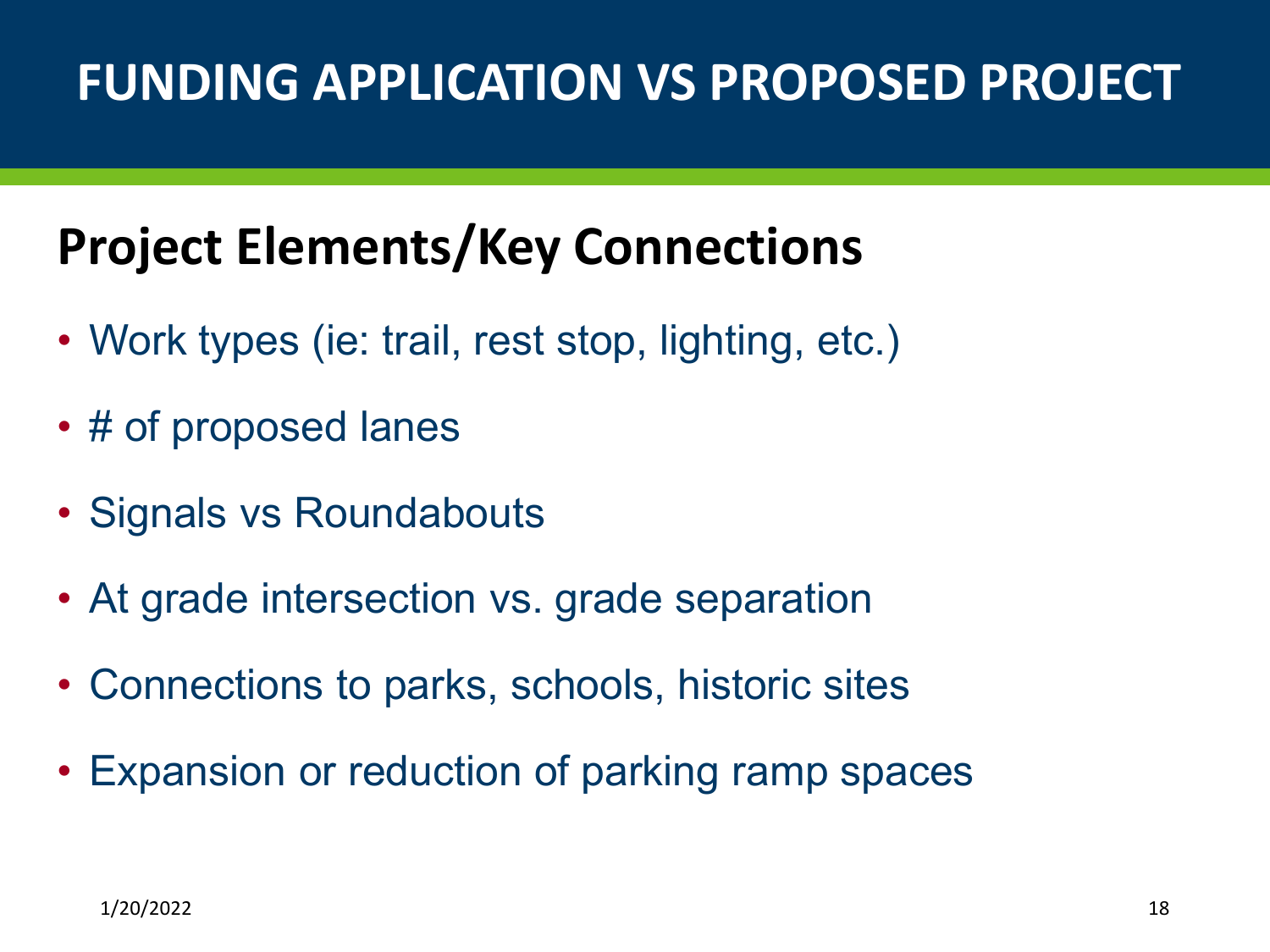### **Total Project Cost**

- Total cost in application plus inflation is entered into the STIP.
- Prepare realistic and accurate estimates
- Total cost in STIP is compared to Engineer's Estimate
- Increases/decreases that exceed FHWA Guidelines require TIP/STIP Amendments
	- Amendment approval process can add up to 3 months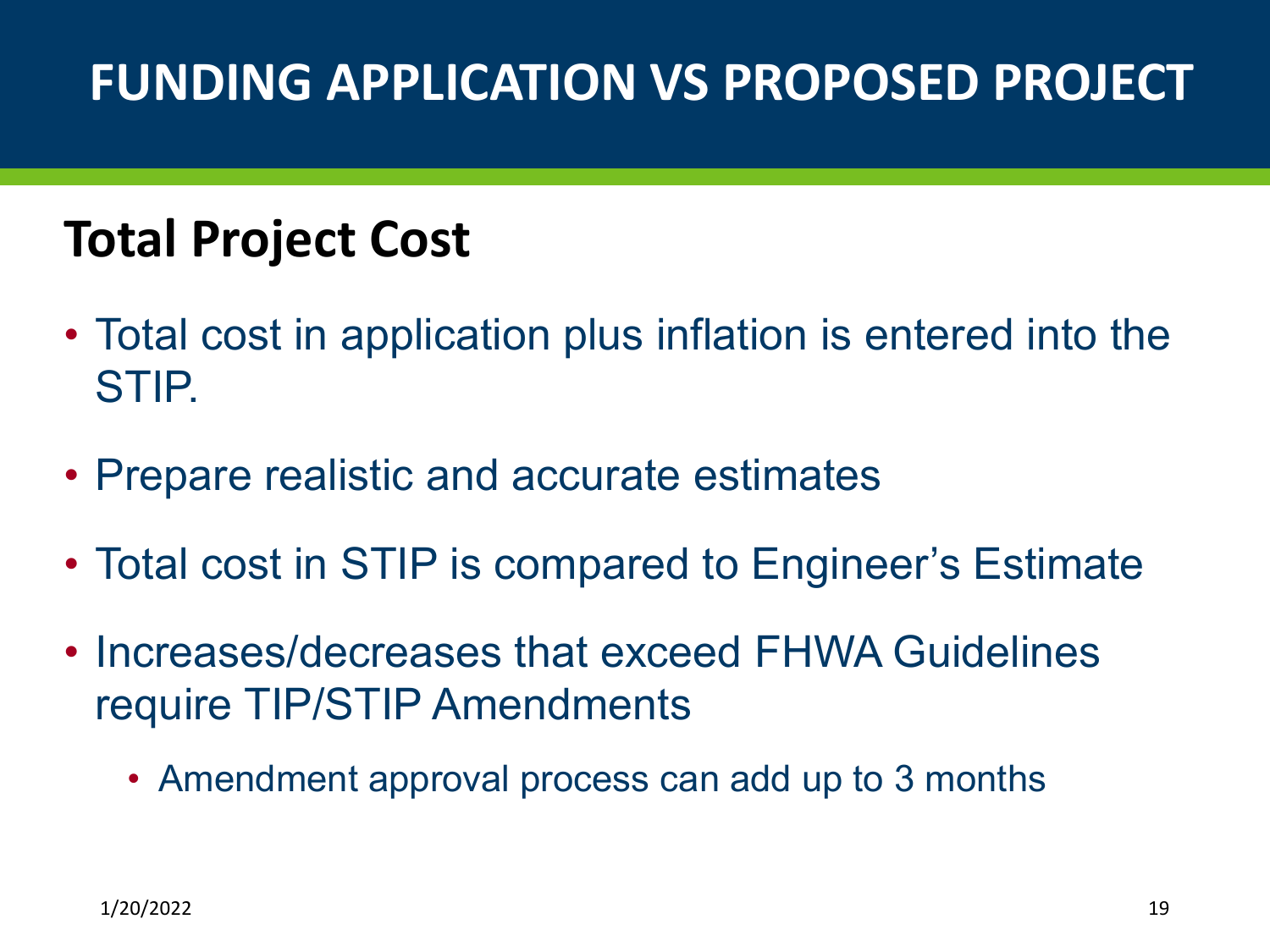# **Scope Change Policy**

#### **3 Levels of Scope Changes**

- Administrative Scope Change approved by MnDOT Federal Aid Program Manager
	- Minor in nature
	- Most common combining TAB project with an adjacent mill and overlay project
- Informal Scope Change-Consultation between Federal Aid Program Manager and Met Council
	- Combining of two TAB projects, changing signal to roundabout, underpass to overpass, adding local funded work to original TAB funded project
- Formal Scope change formal committee process and approval by TAB
	- Removal of significant elements such as bridge, trails, signals, etc.
	- Changing the number of travel lanes
	- Bridge replacement to bridge rehabilitation or vice versa
	- Off road trail to on-road or vice versa
	- Federal funding may be reduced if major elements are removed

#### **Approval of Scope changes are not automatic.**